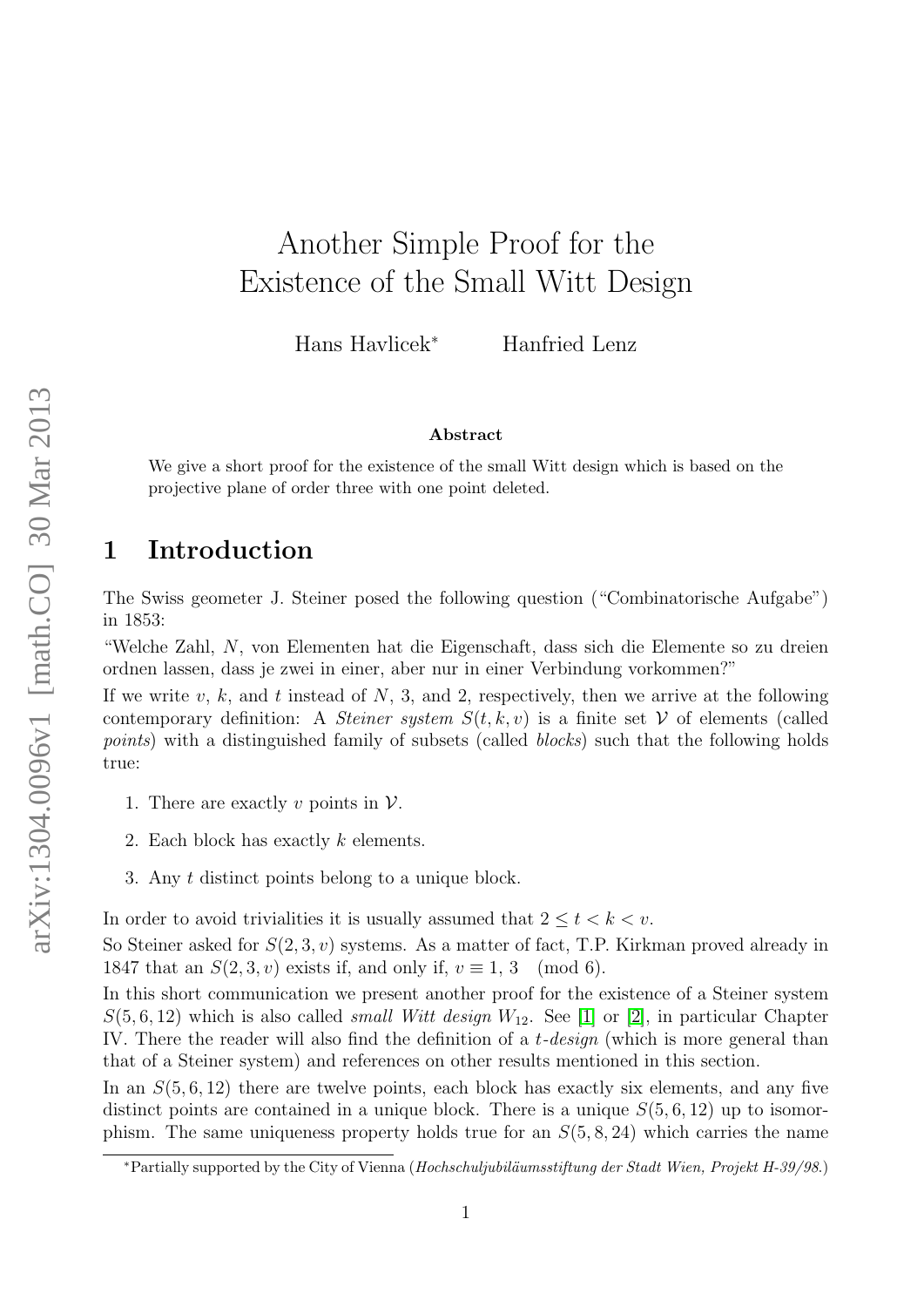*large Witt design*  $W_{24}$ . The Steiner systems  $W_{12}$  and  $W_{24}$  are due to E. Witt (1938) and R.D. Carmichel (1937). For many decades  $W_{12}$  and  $W_{24}$  were the only known Steiner systems with parameter  $t = 5$ . Even today only finitely many Steiner systems  $S(t, k, v)$  with  $t > 3$ and none with  $t > 5$  seem to be known [\[3,](#page-4-2) 67], [\[7\]](#page-4-3).

Another remarkable property of the two Witt designs concerns their automorphism group. Recall that a group G of permutations acts (sharply) t-transitively, if for two ordered t-tuples of elements there is a (unique) permutation in  $G$  taking the first to the second t-tuple. The automorphism groups of the Witt designs  $W_{12}$  and  $W_{24}$  act 5-transitively on their sets of points; for the small Witt design the action is even sharply 5-transitive. These automorphism groups are the *Mathieu groups*  $M_{12}$  and  $M_{24}$ , respectively. They were discovered by E. Mathieu in 1861 and 1873, and they are early examples of sporadic finite simple groups. The only finite t-transitive permutation groups with  $t > 3$  other than symmetric and alternating groups that seem to be known are the two Mathieu groups mentioned above and two of their subgroups (the Mathieu groups  $M_{11}$  and  $M_{23}$ ). So the Witt designs are indeed remarkable combinatorial structures.

The starting point of our construction of  $W_{12}$  is the projective plane of order three with point set  $P$ . It is a Steiner system  $S(2, 4, 13)$ , but its blocks are called *lines*.

The first step is to discuss the 6-sets of points in  $P$ . They fall into four classes which can be described in various ways, but the crucial observation is that two 6-sets are in the same class if and only if they have the same number of trisecants (i.e. lines meeting the set in exactly three points).

Next we choose one point of P, say U. The twelve points of  $W := \mathcal{P} \setminus \{U\}$  will be the points of the Witt design  $W_{12}$ . We introduce three kinds of 6-subsets of W and call them blocks. Each block together with the distinguished point U has a complement in  $\mathcal P$  with exactly six elements. So properties of 6-sets in  $P$  carry over to properties of blocks.

Finally, we show that W, together with the set of all blocks, is a Steiner system  $S(5,6,12)$ . Again, the results on 6-sets of points turn out useful when showing that any 5-set  $M \subset W$ is contained in a block, since  $\mathcal{M} \cup \{U\}$  is a 6-set of points in the projective plane.

The proof presented in this paper is closely related to a projective representation, in the fivedimensional projective space of order three, of the small Witt design due to H.S.M. Coxeter [\[4\]](#page-4-4); see [\[5\]](#page-4-5) and the references given there. Furthermore, we refer to [\[6\]](#page-4-6) for an alternative description of the present construction of  $W_{12}$  using completely different methods.

### 2 Construction

Let  $P$  be the set of points of the projective plane of order three or, in other words, the Steiner system  $S(2, 4, 13)$  [\[1,](#page-4-0) 19]. There are exactly 4 lines (blocks) through each point of  $\mathcal P$ . The unique line joining distinct points A and B will be written as AB.

First we introduce four types of sets  $S \subset \mathcal{P}$ , each consisting of exactly six points.

- 1.  $S$  is the union of a line and two further points (fig. [1\)](#page-2-0).
- 2.  $S$  is the symmetric difference of two different lines (fig. [2\)](#page-2-1).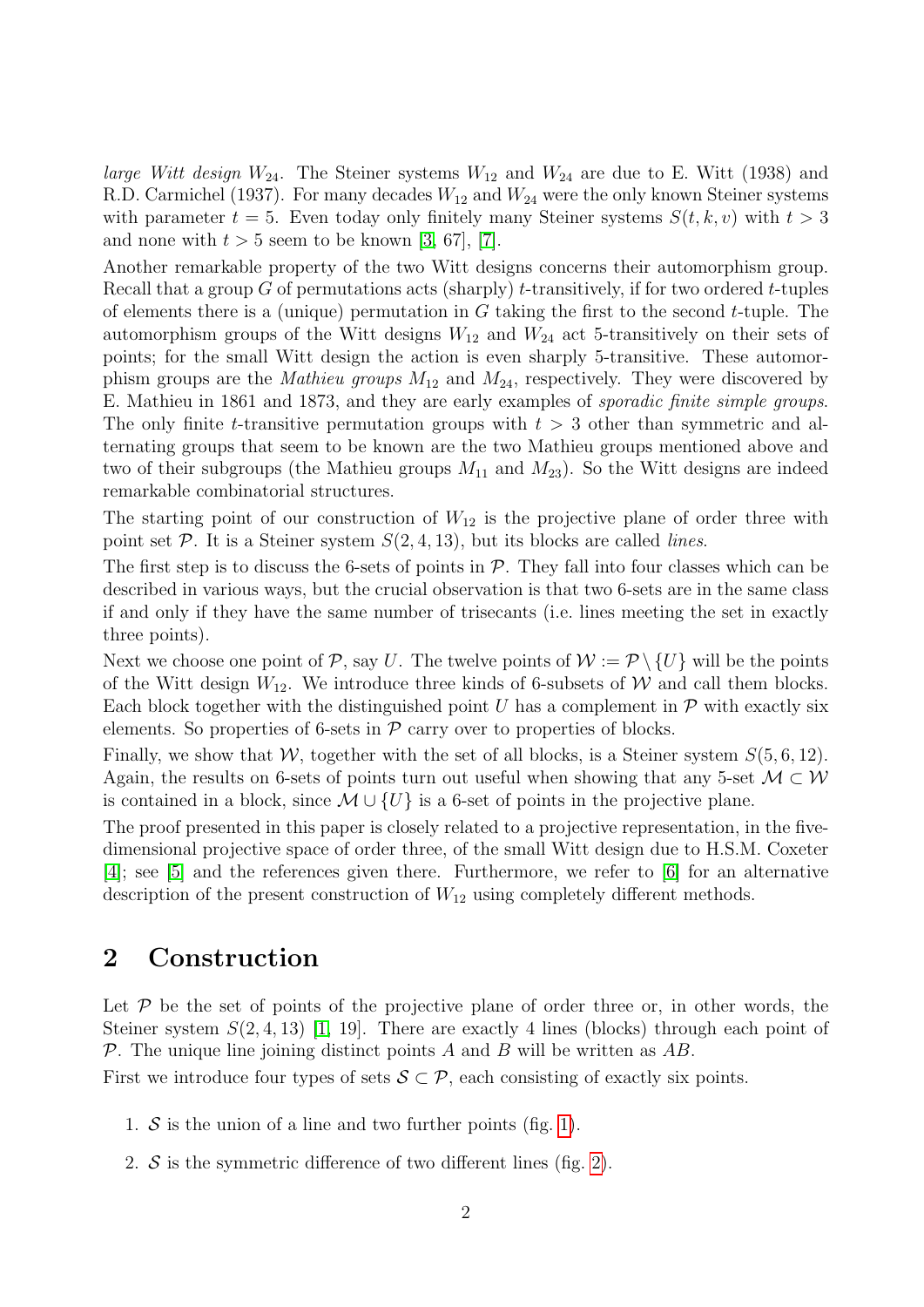- 3. S consists of a triangle and an inscribed triangle, i.e. each point of the second triangle lies on exactly one line of the first triangle (fig. [3\)](#page-2-2).
- 4.  $\mathcal S$  is the set of vertices of a quadrilateral, i.e. the set of points where two distinct lines of the quadrilateral meet (fig. [4\)](#page-2-3).



<span id="page-2-3"></span><span id="page-2-2"></span><span id="page-2-1"></span><span id="page-2-0"></span>

A set of type 1 contains a unique line. So there are exactly  $13 \cdot \binom{9}{2}$  $_{2}^{9}$ ) = 13 · 36 sets of type 1. A set  $S$  of type 2 can be written as symmetric difference of two lines in one way only. Hence there are exactly  $\frac{13 \cdot 12}{2!} = 13 \cdot 6$  sets of type 2.

If S is of type 3 then each vertex of the "basic" triangle is on exactly two trisecants of  $S$ , whereas each point of the "inscribed" triangle is on one trisecant only. So the role of the two triangles is not the same. Since two distinct vertices of the inscribed triangle determine the remaining one uniquely, the number of 6-sets of type 3 is  $\frac{13\cdot12\cdot9}{3!} \cdot 2 \cdot 2 = 13 \cdot 72$ .

If S is of type 4 then the defining quadrilateral can be recovered from S as the set its four trisecants. So the number of sets of type 4 equals  $\frac{13\cdot 12\cdot 9\cdot 4}{4!} = 13 \cdot 18$ .

We observe that a 6-set of type  $i \in \{1, 2, 3, 4\}$  has exactly i trisecants. So the four types of 6-sets do not overlap. Finally, from

$$
13 \cdot (36 + 6 + 72 + 18) = 13 \cdot 132 = \binom{13}{6},
$$

our list from above comprises all 6-sets of points.

Let  $U \in \mathcal{P}$  be a fixed point and put  $\mathcal{W} := \mathcal{P} \setminus \{U\}$ . A block, say  $\mathcal{B}$ , is defined to be a subset of  $W$  satisfying one of the following conditions:

- A.  $\beta$  is the symmetric difference of two distinct lines, each not incident with U.
- B.  $\mathcal{B} \cup \{U\}$  is the union of two distinct lines.
- C.  $\beta$  consists of a quadrangle together with two of its diagonal points; moreover, U is the remaining diagonal point.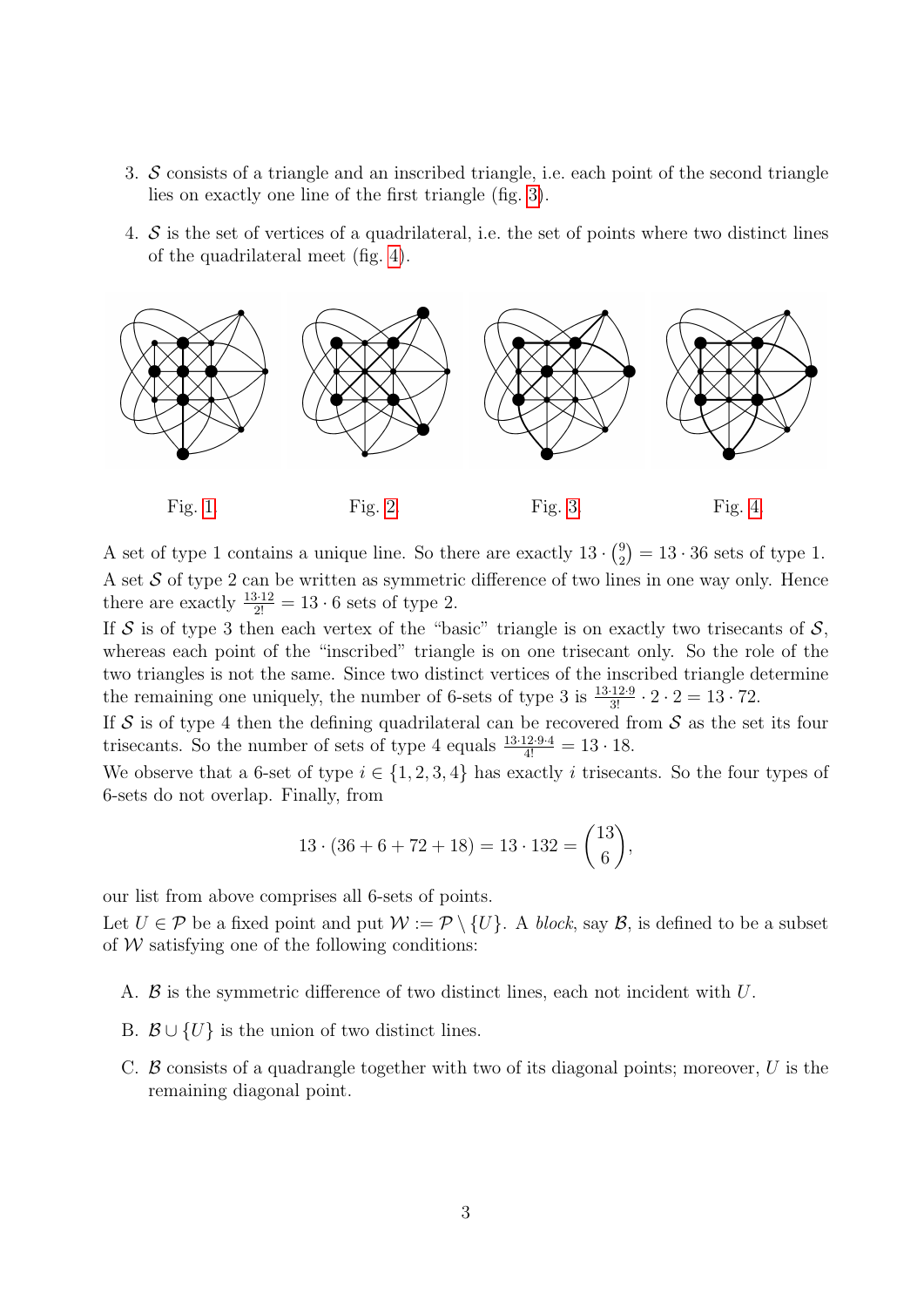If a block B is of type A, B, or C, then  $\mathcal{P} \setminus (\mathcal{B} \cup \{U\})$  is easily seen to be a 6-set of type 1, 2 or 4, respectively. Thus the blocks fall into classes A, B, and C. Also, let us remark that the complement in  $W$  of a block of type A, B, or C is a block of type B, A, or C, respectively.

The number of blocks of type A is equal to the number of 2-sets of lines, both not running through U. So it is  $\frac{9.8}{2} = 36$ .

Blocks of type B are of the form  $(a \cup b) \setminus \{U\}$  with lines  $a \neq b$  and  $U \in a \cup b$ . Counting the possibilities for a and b, and taking into account whether  $U$  is on both lines or not, shows that there are precisely  $4 \cdot 9 + \binom{4}{2}$  $_{2}^{4}$ ) = 42 blocks of type B.

We obtain all quadrangles with diagonal point  $U$  by drawing two distinct lines, say  $a$  and b, through U and choosing two distinct points on  $a \setminus \{U\}$  and  $b \setminus \{U\}$ , respectively. So the number of blocks of type C equals  $\binom{4}{2}$  $^{4}_{2}) \cdot (^{3}_{2})$  $\binom{3}{2} \cdot \binom{3}{2}$  $_{2}^{3})=54.$ 

Summing up shows that there are exactly 132 blocks.

Here is our main result:

**Theorem 1** The set W, together with the set of all blocks, is a Steiner system  $S(5,6,12)$ .

Proof: (a) By definition, all blocks have exactly 6 elements and  $\#\mathcal{W} = 12$ .

(b) We show that each 5-set  $\mathcal M$  in  $\mathcal W$  belongs to at least one block. There are four cases, depending on the type of the 6-set  $S := \mathcal{M} \cup \{U\}$ :



- <span id="page-3-2"></span><span id="page-3-1"></span><span id="page-3-0"></span>1. Suppose that S consists of a line a and two further points; let b be the line joining those points. Then  $(a \cup b) \setminus \{U\}$  is a block of type B containing M.
- 2. Let S be the symmetric difference of distinct lines a and b. Then  $(a \cup b) \setminus \{U\}$  is a block of type B with the required property.
- 3. Let S be the union of a triangle  $\{A, B, C\}$  and an inscribed triangle  $\{P, Q, R\}$  such that  $P \in BC$ ,  $Q \in CA$ , and  $R \in AB$ . There are two subcases:

If  $U \in \{P, Q, R\}$ , say  $R = U$ , then put  $\{X\} := AP \cap BQ$ . Then  $\{X\} \in CR$  and  ${A, B, C, X}$  is a quadrangle with diagonal points P, Q, and  $R = U$  which gives rise to a block of type C containing  $\mathcal M$  (fig. [5\)](#page-3-0).